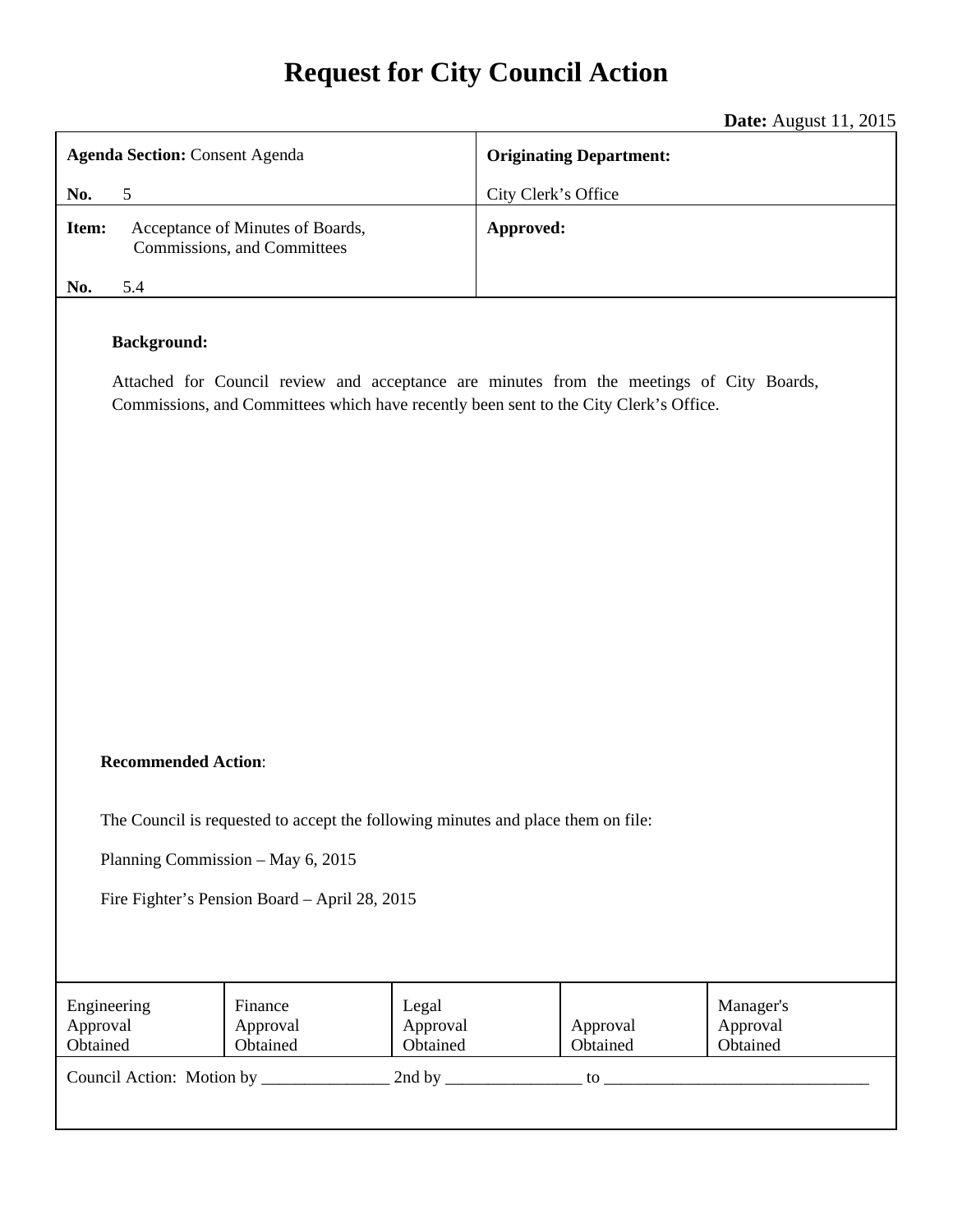

# **MINUTES**

**Carbondale Planning Commission Wednesday, May 06, 2015 Room 108, 6:00 p.m. City Hall/Civic Center** 

Mr. Anz called the meeting to order at 6:00 p.m.

|                       | <b>Members Present:</b> LeBeau, Sheffer, Anz, Field and Lilly          |
|-----------------------|------------------------------------------------------------------------|
|                       | <b>Members Absent:</b> Barke, Schachel, Love and Bradshaw (ex-officio) |
| <b>Staff Present:</b> | Wallace, Taylor                                                        |

#### **1. Approval of Minutes:**

Ms. Lilly moved, seconded by Ms. Field, to approve the minutes for April 01, 2015.

The motion to approve the minutes passed with a unanimous voice vote.

#### **2. Report of Officers, Committees, Communications**

Mr. Wallace announced that there were two new members, Mr. Jim LeBeau and Mr. George Sheffer, appointed to the Planning Commission by City Council.

#### **3. Citizen Comments or Questions**

There were none

#### **4. Public Hearings**

**PC 15-11** – Shelton's Towing & Recovery, LLC has requested a Special Use Permit for an auto storage yard within a GI, General Industrial, zoning district.

Mr. Anz declared Public Hearing PC 15-11 open and asked Mr. Wallace to read the legal notice.

Mr. Wallace read the legal notice.

Mr. Anz asked Mr. Taylor to present the staff report.

Mr. Taylor, Planner for the City of Carbondale, was sworn in and read parts A and B of the staff report.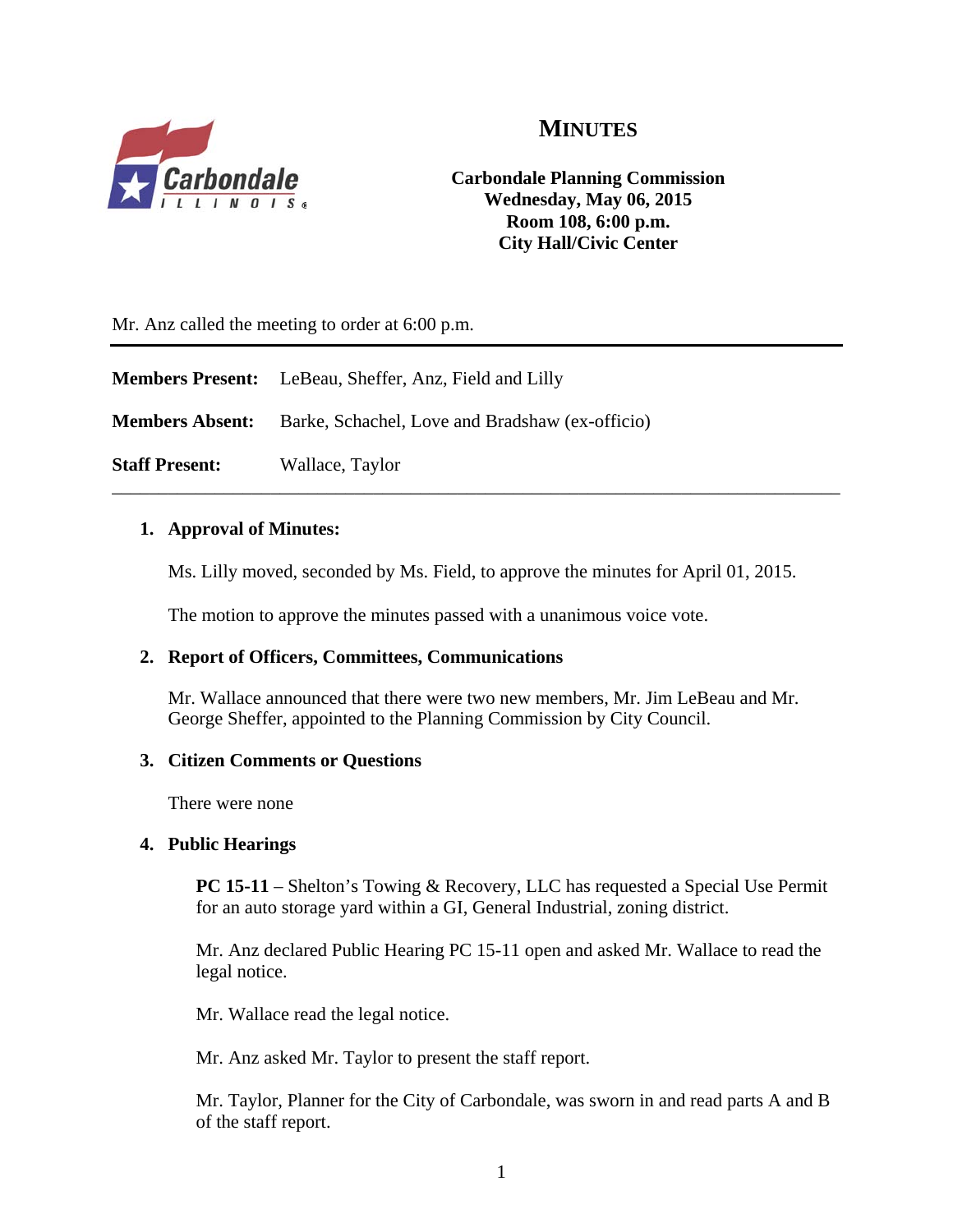Mr. Anz asked if there were any questions from Commission to staff.

Ms. Field asked why this would need a special use.

Mr. Wallace answered that this type of use, if unregulated, can become detrimental to the surrounding area.

Mr. Anz asked if there were any more questions from Commission to staff.

There were none.

Mr. Anz asked if the applicant was present and would like to speak.

Applicant was not present.

Mr. Anz asked if anyone would like to speak in favor of the application.

No one spoke in favor.

Mr. Anz asked if anyone would like to speak in opposition of the application.

No one spoke in opposition.

Mr. Anz asked Mr. Taylor to complete the staff report.

Mr. Taylor read parts C and D of the staff report, with a recommendation to approve PC 15-11.

Mr. Anz asked if there were any questions for staff.

Mr. Sheffer asked what the definition was for temporary, how long would that be.

Mr. Taylor replied that the temporary storage of wrecked vehicles would only be for a short time, usually waiting for the insurance to come through at which time they would be moved to a repair shop.

Mr. Sheffer asked if there was any danger of them becoming long term.

Mr. Taylor replied that from the information he received from the applicant, there would be no long term vehicle storage.

Mr. Anz asked if there were any questions from anyone to anyone.

There were none.

Mr. Anz declared the Public Hearing closed at 6:11 p.m.

Mr. Sheffer moved, seconded by Ms. Lilly, that the Commission accept as findings of fact Parts A and B of the staff report for PC 15-11, the applicant was not present and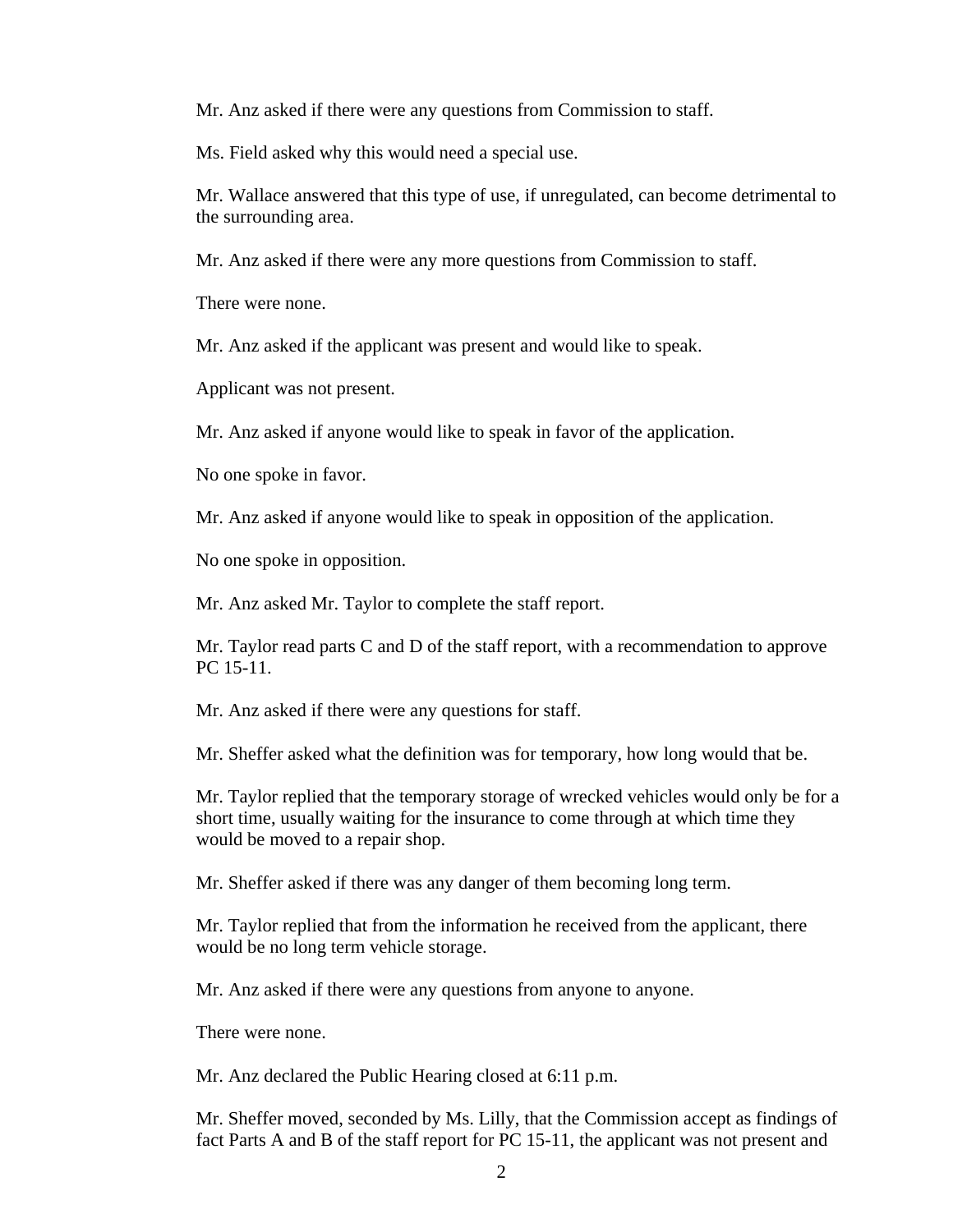no one spoke in favor or opposition.

The motion passed on a unanimous voice vote.

Ms. Lilly moved, seconded by Mr. LeBeau, that all 7 criteria be accepted as one.

The motion passed on a unanimous voice vote.

Ms. Lilly moved, seconded by Mr. Sheffer, that all 7 criteria have been met.

Roll Call Vote: Yes – 5 (LeBeau, Sheffer, Anz, Field, Lilly)  $No - 0$ 

Mr. Sheffer moved, seconded by Ms. Lilly, that the Planning Commission recommend to City Council, they approve PC 15-11.

Roll Call Vote: Yes – 5 (LeBeau, Sheffer, Anz, Field, Lilly)  $No - 0$ 

Mr. Wallace announced that PC 15-11 will go to Council on May 19, 2015.

#### **5. Old Business**

None

#### **6. New Business**

**A.** City Council Agendas of April 14 and April 28, 2015.

Mr. Wallace reviewed the City Council meeting, related to Planning.

#### **7. Adjournment**

Mr. Anz adjourned the meeting at 6:18 p.m.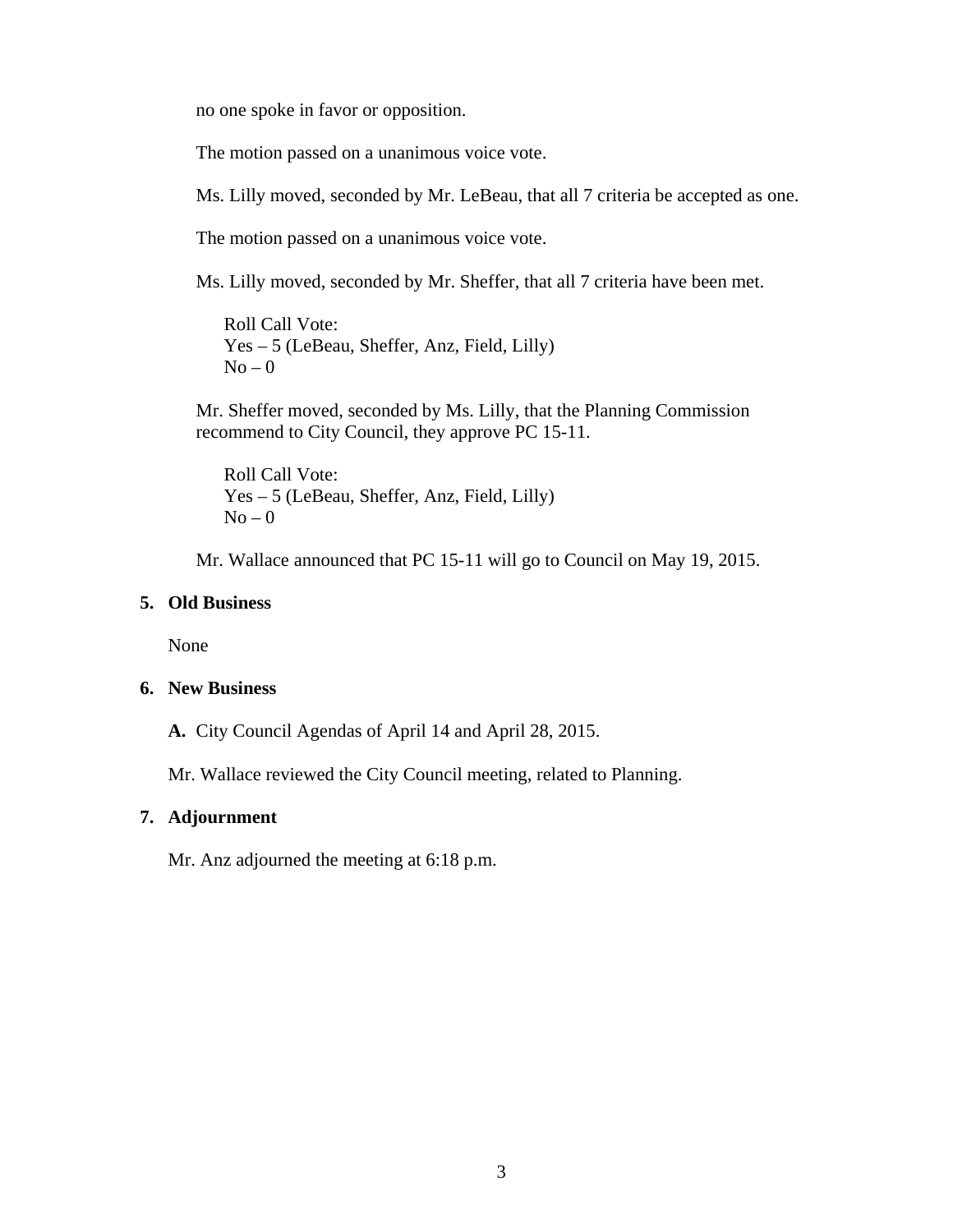#### **CITY OF CARBONDALE FIRE FIGHTER'S PENSION BOARD**

#### **MEETING MINUTES 9:00 A.M., APRIL 28, 2015 FIRE STATION 2**

#### **CALL TO ORDER AND ROLL CALL**

Ted Lomax called the meeting to order at 9:10 a.m. with the following members of the Board present/absent: PRESENT: Ted Lomax, President; Harry Threlkeld, Fire Fighter Retiree Representative; Deborah **McCoy** ABSENT: Don Ursini, City Treasurer; Mike Hertz, Secretary GUESTS: Patrick Donnelly, Graystone Consulting Also present were City Senior Accountant Becky Applegate and Fire Department Administrative Secretary/Recorder Kathy Haldeman.

#### **MINUTES OF PREVIOUS MEETING**

Motion made by Deborah McCoy to approve minutes of the January 27, 2015 meeting. Motion seconded by Harry Threlkeld. VOICE VOTE: AYES: Ted Lomax, Harry Threlkeld and Deborah McCoy. NAYS: None. Motion declared carried.

#### **TREASURER'S REPORT**

Becky Applegate presented the Treasurer's Report and Market Value Comparison for period ending March 31, 2015. Investments showed a decrease of \$76,048 since December's statement. Ms. Applegate pointed out that Operating Cash Draws equaled \$353,000 for the quarter to cover payroll expenses. Motion made by Harry Threlkeld to accept the Treasurer's Report as presented and approve expenses totaling \$388,633.22, of which \$371,830.57 was payroll. Motion seconded by Deborah McCoy. VOICE VOTE: AYES: Ted Lomax, Harry Threlkeld and Deborah McCoy. NAYS: None. Motion declared carried. See attached Expense Report for details.

Patrick Donnelly of Graystone Consulting presented the Investment Review for period ending March 31, 2015. Motion made by Harry Threlkeld to move \$120,000 from Fixed Income May 1<sup>st</sup>, \$120,000 June  $1<sup>st</sup>$ , and \$120,000 July  $1<sup>st</sup>$  to cash to cover expenses. Motion seconded by Deborah McCoy. ROLL CALL VOTE: Ted Lomax – AYE, Harry Threlkeld – AYE, Deborah McCoy – AYE. AYES: Three; NAYS: None. Motion declared carried. Motion made by Harry Threlkeld to move \$100,000 from Fixed Income to Large Cap Equity and \$70,000 from Fixed Income to International Equity. Motion seconded by Deborah McCoy. ROLL CALL VOTE: Ted Lomax – AYE, Harry Threlkeld – AYE, Deborah McCoy – AYE. AYES: Three; NAYS: None. Motion declared carried.

Patrick Donnelly exited the meeting at 10:05 a.m.